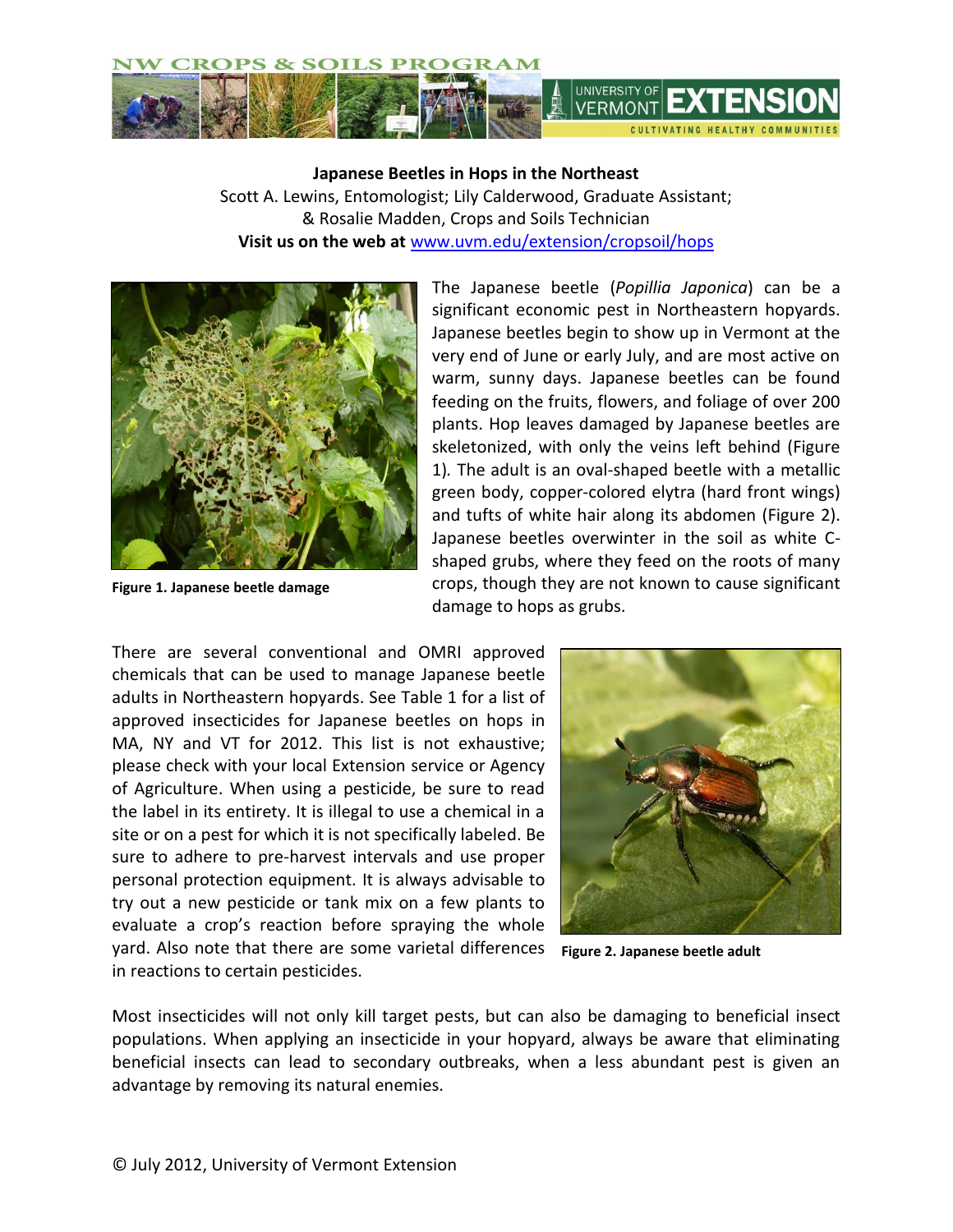The hop burr is very susceptible to mechanical damage during pesticide applications, so if at all possible, try to avoid spraying during burr development. Instead, spray just prior to flowering and use a product that is a very effective protectant with a long residual period.

In addition to chemical controls, biological control of Japanese beetle grubs can be very effective. There are several beneficial nematodes, which are commercially available, and applied as a soil drench. Another effective biological control of Japanese beetle grubs is the milky spore bacterium (*Bacillus papillae*), which comes in the form of a powder that can be applied to the soil.

## *UVM Extension helps individuals and communities put research-based knowledge to work.*

Any reference to commercial products, trade names, or brand names is for information only, and no endorsement or approval is intended.

Issued in furtherance of Cooperative Extension work, Acts of May 8 and June 30, 1914, in cooperation with the United States Department of Agriculture. University of Vermont Extension, Burlington, Vermont. University of Vermont Extension, and U.S. Department of Agriculture, cooperating, offer education and employment to everyone without regard to race, color, national origin, gender, religion, age, disability, political beliefs, sexual orientation, and marital or familial status.